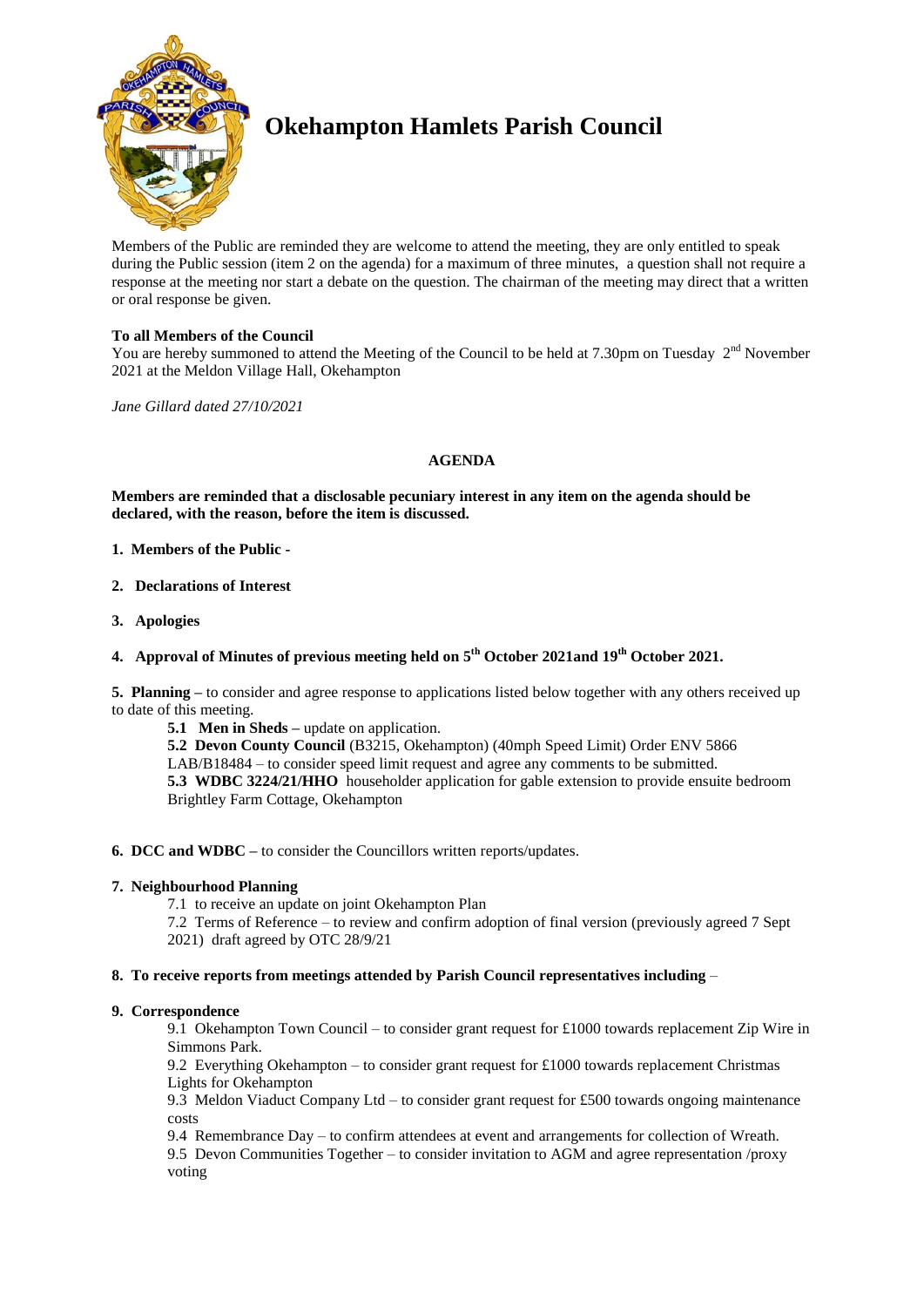9.6 Barratt development – to discuss complaints received from resident of Meldon Fields re activites by developers on new site.

9.7 DCC Highways – Parish & Town Councils Virtual Conference, 24/25 November, agree attendees

#### **10. Finance** –

**10.1 Accounts for payment –**

| Mrs J Gillard (wages £487.03, mileage, |          |
|----------------------------------------|----------|
| $Exp$ ),                               | £        |
| <b>Broadbury Landcare</b>              | £ 145.00 |
| Tindle Newspapers                      | £ 12.48  |
| Meldon Village Hall                    | £ 130.00 |
| DALC AGM Attendance                    | £ 40.00  |

**10.2 Annual budget** – initial discussion on budget and any potential new items for inclusion 2022/23

#### **11. Environmental issues**

- 11.1 Odours in East Okehampton area to discuss recent issues and agree actions to be taken.
- 11.2 Exeter Road 'Blue bridge' to discuss new graffiti on bridge and agree action to be taken.

**12. Queens Platinum Jubilee Celebrations** – to receive update from Clerk and Cllr Cooper on arrangements.

#### **13. Open Spaces.**

- **13.1 Open Spaces Working Group** to receive update.
- **13**.2 Meldon road signage, bridleway signage to discuss and agree any signs required.

**13**.3 Meldon Quarry – to receive a report on meeting held with representatives from Aggregate Industries

#### **14. Updates on Flood Plan and Snow Plan and actions required. – check of grit bins needed**

**15. Clerks Report August 2021** – Clerk to answer any questions raised by Councillors to include discussion on Okehampton & Hamlets Community Archive project.

## **PART TWO**

Items which may be taken in the absence of the press and public.

The Council is recommended to pass the following resolution:-

'Resolved that under section 1(2) of the Public Bodies (Admission to Meetings) Act 1960 that the public and press be excluded from the meeting for the following items as they involve the likely disclosure of sensitive and confidential information.'

**16. Code of Conduct** – Councillors individual communication with outside parties

#### **17. To note current WDBC Enforcement cases list and information.**

## **18. To confirm Date and venue of next meeting**